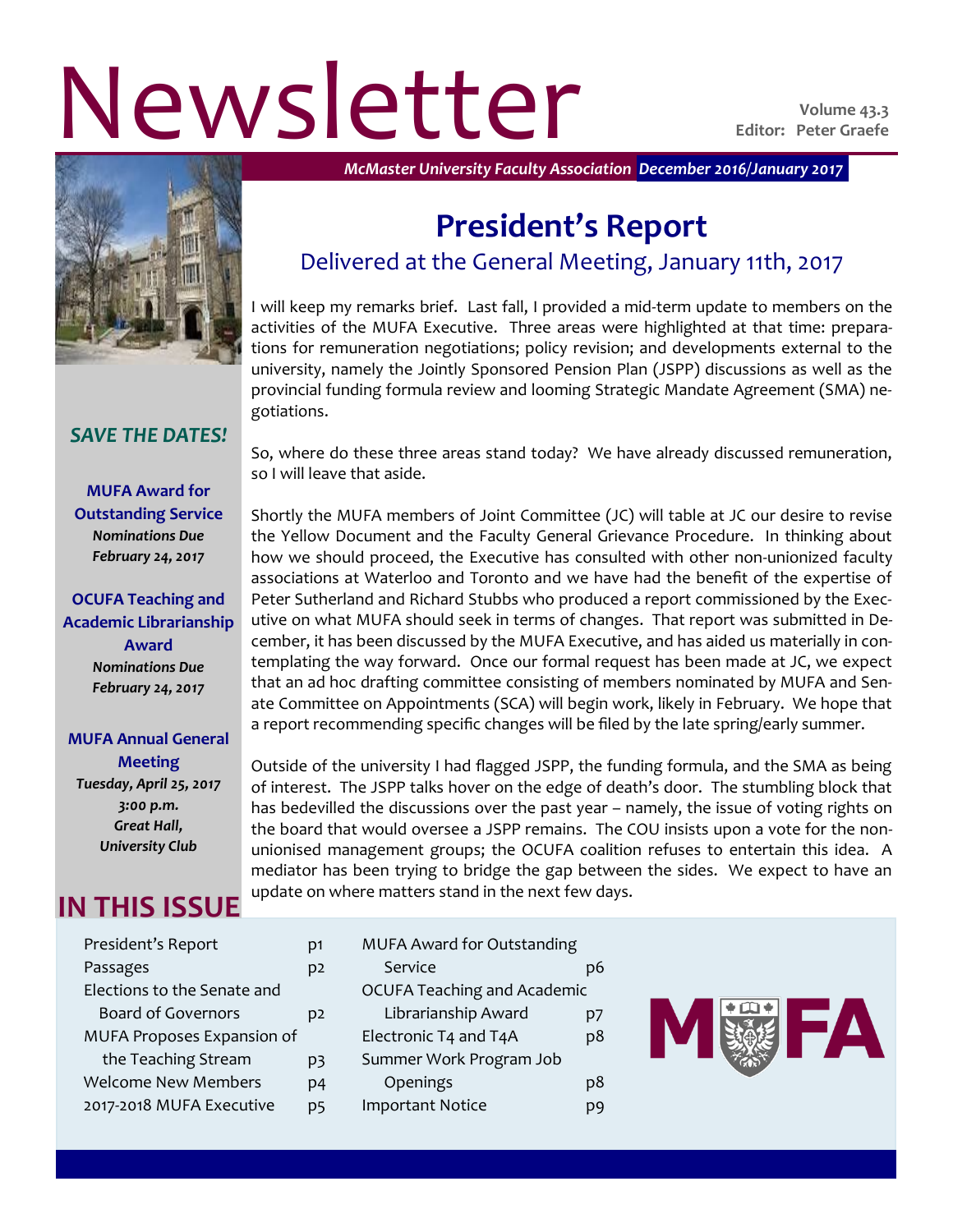

As for the funding formula, you may have read that the provincial government has extended the tuition framework currently in place for another two years. However, while a SMA negotiator has been appointed finally, discussion of enrolment corridors integral to the SMA has not begun. Linked to this, the outlines of the province's funding commitments to the sector beyond tuition remain opaque.

Finally, I would like to touch upon one other area of great interest to members: faculty renewal. I hope that you will have read the preamble to our remuneration brief in which a forceful statement about the imperative necessity of faculty renewal is made. The issue of faculty renewal is connected to discussions that have been ongoing concerning the shape of the faculty complement at McMaster. It was partly for this reason that the Executive sent members a statement on teaching stream appointments in December. For some time – the last year or so – MUFA has been discussing the appropriate mix of the faculty complement with the Provost. For the moment the talks have ceased but the Executive wants to reassure members that we are aware keenly that new permanent faculty hiring – tenure-stream and teaching stream – must occur if McMaster is to thrive.

## **Elections to the Senate and Board of Governors**

The election process is underway and MUFA would like to encourage faculty members to get involved in either Senate or Board of Governors. This type of service is key to maintaining robust collegial governance at McMaster. Your voice matters!

#### **Senate: Two Stage Process:**

A call for nominations from the Faculty's nominating body is followed by a general call for additional nominations. If you are interested in participating on Senate, please be sure to let your Chair or Director know.

**Board of Governors: One Step Process:**

#### A general call is issued to all faculty.

### **Passages**

**Alexander Bain Chemistry** December 28, 2016

#### **David Inman Biomedical Sciences** December 29, 2016

**William Jeeves**

**Linguistics and Languages** November 13, 2016

**Derek Walton Physics and Astronomy** November 17, 2016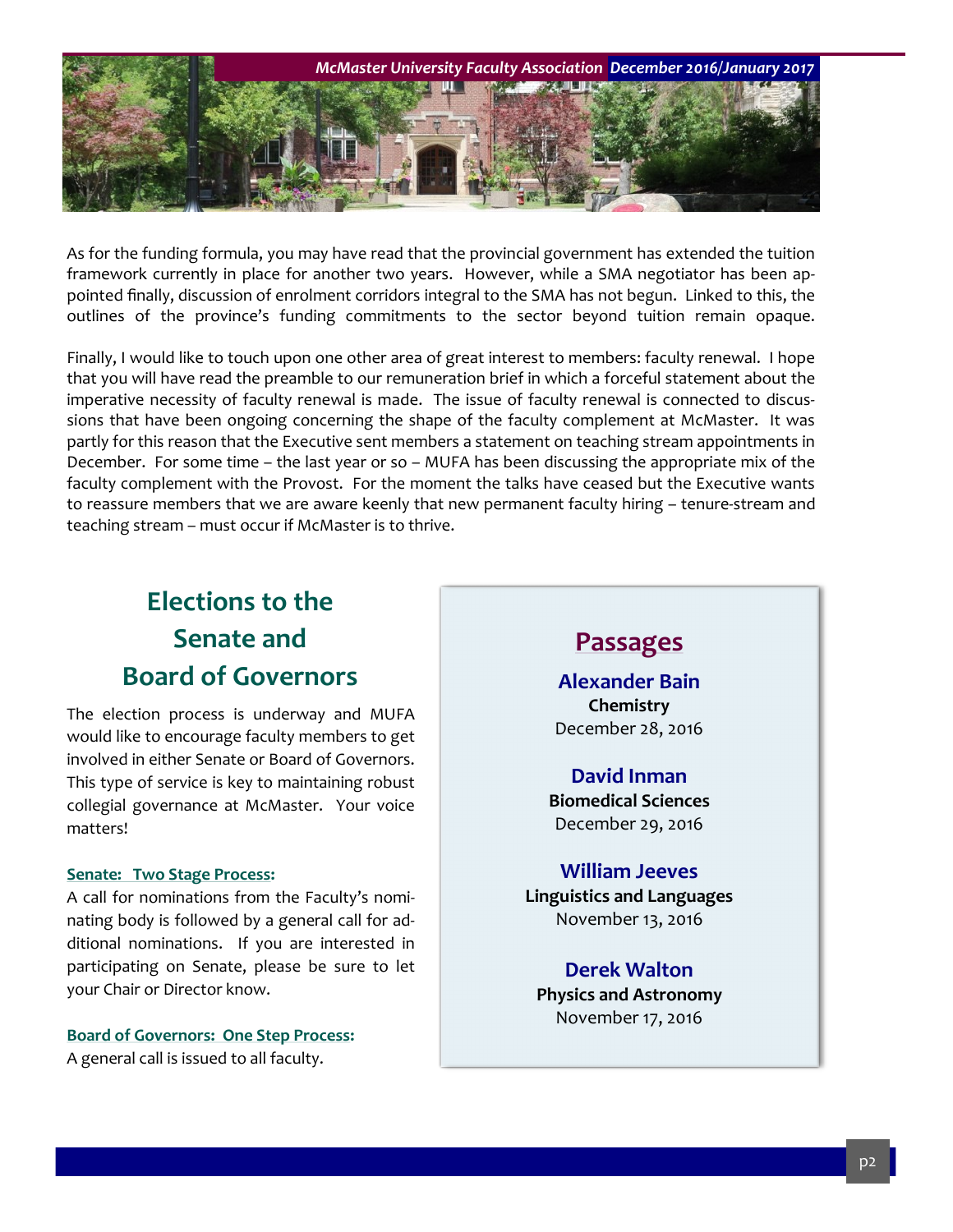## **MUFA Proposes Expansion of the Teaching Stream**

In 2007, after a lengthy period of discussion, consultation and policy development, the Teaching Stream was created at McMaster University. This was in large part intended to replace the practice of annual renewals of long-term Contractually Limited Appointments (CLAs) with permanent positions, acknowledging the important states: role played by teaching-focused faculty. At the time, there were 583 faculty in the Tenure Stream and 97 CLAs *By recommending the introduction of Teaching Professors*  (14.3% of total faculty) in the five Faculties outside of the Faculty of Health Sciences<sup>1</sup>. By agreement between MUFA and the Administration, 51 Teaching Stream positions (8.75% of the Tenure Stream) were created across the five Faculties. It was agreed and formalized in SPS A9 that future Teaching Stream allocations be made by mutual agreement between MUFA and the Administration. Many CLAs were converted to the Teaching Stream and a limit of six years was placed on the total duration a CLA could be held by an individual. Any new Teaching Stream hires would not be by conversion, but only by the usual process of open searches.

Since 2007, the Teaching Stream has expanded as anticipated. The proportion in the Tenure Stream has modestly decreased and the proportion of CLAs has decreased and now stabilized at ~8% of total faculty, as illustrated below. Despite the short term intent of the CLA position ments, allowing for the (hopeful) growth of the faculty many appointments still run for a total of six years and some faculty and administrators mistakenly believe that these positions can be converted to Teaching Stream positions. Over the last 10 years, disturbingly, the number of total faculty (and Tenure Stream faculty) has remained essentially unchanged despite the increase in overall student enrolment by 23%. Varying growth and contraction amongst the five Faculties means that the initial allocation of Teaching Stream positions is no longer well matched to the Faculty demographics.

MUFA represents² Tenure Stream faculty, Teaching Stream faculty and CLAs and believes that the University and our members would be better served by a proportional approach to the distribution of faculty appointments. We believe that it is essential to maintain a minimum proportion of Tenure Stream faculty to maintain

the excellence of our research-focused student-centred university. In this, we are guided by the Report of the Joint Committee Sub-Committee to Review Issues Relating to Contractually Limited Appointments, approved by the Senate and the Board of Governors in 2006, which

*we are not recommending that the University gradually move away from regular tenure appointments. There should be some limit placed on the use of non-tenured appointments at the Faculty level. In particular, we recommend that the proportion of tenured and tenure stream faculty within the complement of full-time equivalent faculty should not shrink from current levels.*

We strongly support an expansion of the proportion of Teaching Stream faculty from the levels set in 2007, acknowledging their important role in teaching and pedagogy at McMaster. CLAs, on the other hand, are intended to fill short term teaching needs. Their defining characteristic – precarity – runs counter to a university committed to the aspirational values of Forward with Integrity. We proposed in 2012 and again recently in 2016 a proportional approach to the distribution of faculty appointcomplement. This would provide the Deans greater flexibility to plan accordingly.

Our proposal would lead to a significant expansion of the Teaching Stream for all five Faculties and also help to stimulate a thoughtful discussion about the diverse roles of that stream in the University following the 2014 Report from the Committee To Review Policies And Procedures Surrounding The Appointment Category Of Teaching-Stream Faculty. Though both of our proposals in 2012 and 2016 were rejected, MUFA will continue to advocate for an expansion of the Teaching Stream, along with a simple formulaic approach to allocate the proportions of Tenure Stream, Teaching Stream and CLA faculty.

*Continued on next page....*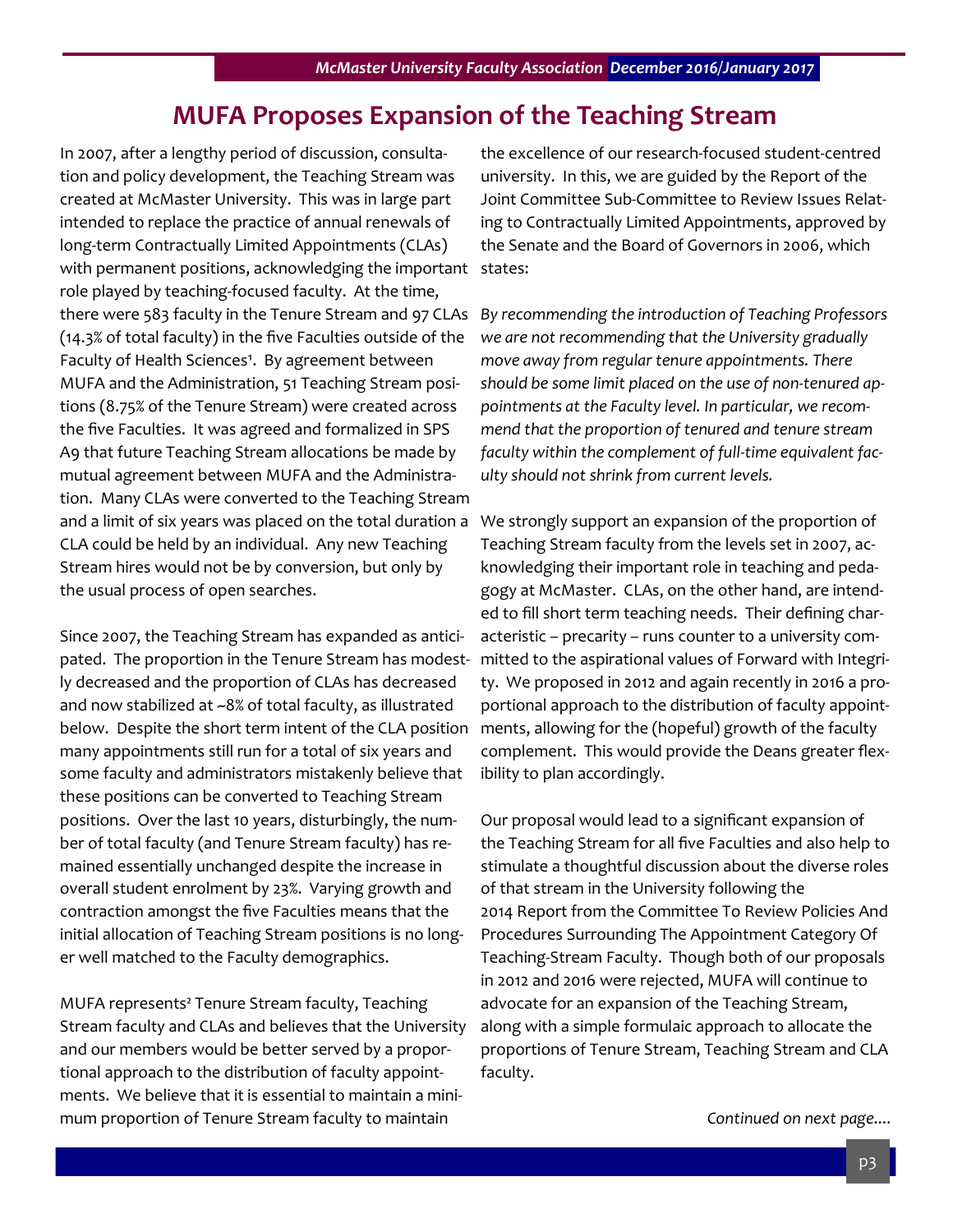



#### **Notes**

1 The Teaching Stream in the Faculty of Health Sciences is not governed by SPS A9 and there is no limit to the number of Teaching Stream faculty. MUFA has no role in Teaching Stream allocations in the Faculty of Health Sciences. <sup>2</sup>Additional teaching is also provided by Sessional Faculty, who are represented by the Canadian Union of Public Employees (CUPE) Local 3906, Unit 2, and as such are not under the purview of MUFA.

**Data is from the IRA database, for October 1st of the year shown.**

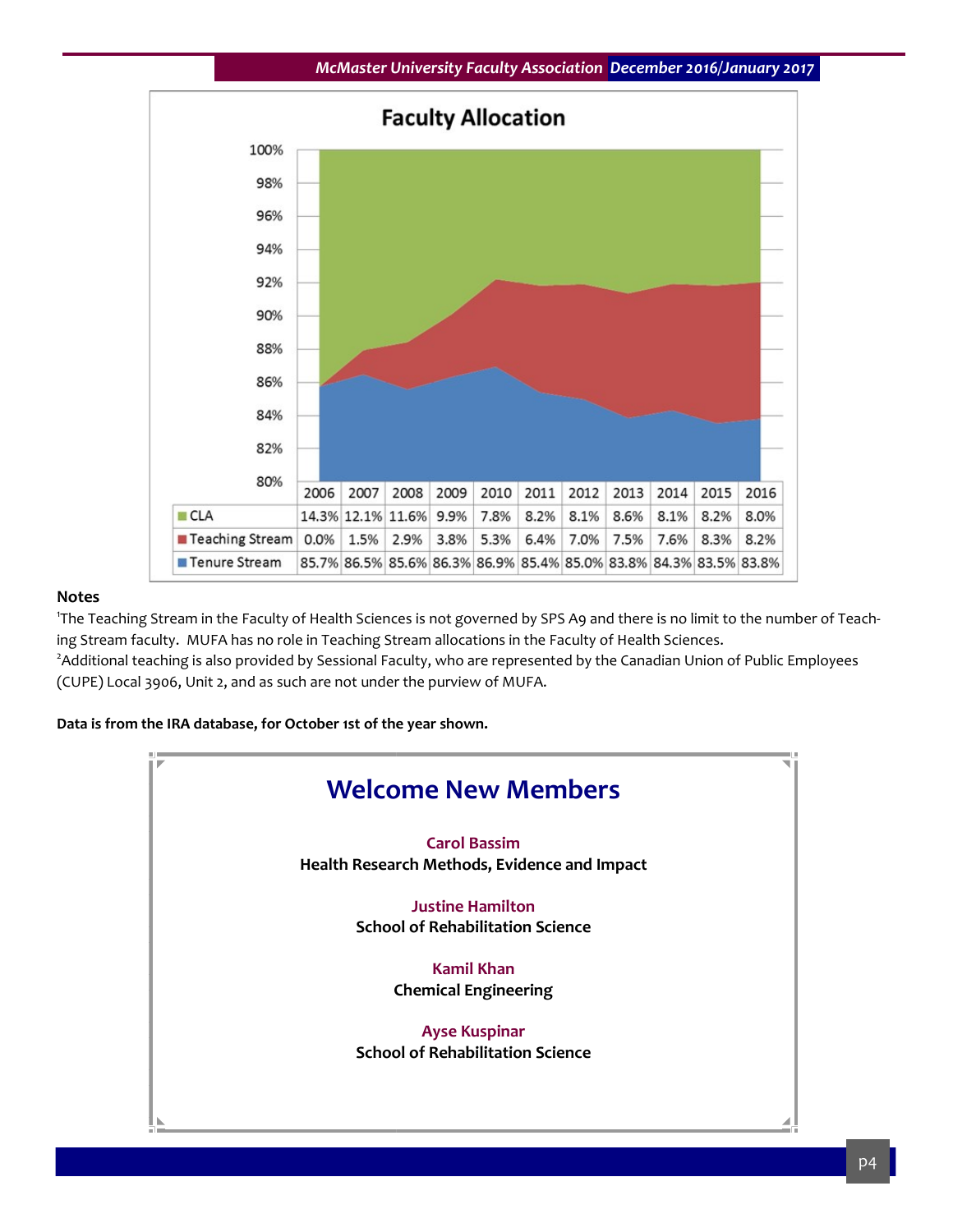## **2017-2018 MUFA Executive**

If you are interested in serving on the Faculty Association Executive or know of someone who would make an excellent candidate, please complete the form below and mail to the Nominating Committee, Faculty Association, Hamilton Hall 103A. If you prefer, give us a call (ext. 24682/20297) or drop us an e-mail note (mufa@mcmaster.ca).

#### **Deadline: February 17th, 2017.**

| CANDIDATE                                                                                |                                                                                                                          |
|------------------------------------------------------------------------------------------|--------------------------------------------------------------------------------------------------------------------------|
| <b>FACULTY</b>                                                                           |                                                                                                                          |
| RANK                                                                                     |                                                                                                                          |
| PORTFOLIO PREFERENCE<br>remuneration, special enquiries & grievances, tenure/permanence) | (E.G., academic affairs, budget advisory committee, human rights & equity, membership, OCUFA, pension, public relations, |
| DEPARTMENT                                                                               | <b>CAMPUS ADDRESS</b>                                                                                                    |

EXTENSION E-MAIL E-MAIL E-MAIL E-MAIL E-MAIL E-MAIL E-MAIL E-MAIL E-MAIL E-MAIL E-MAIL E-MAIL E-MAIL E-MAIL E-MAIL E-MAIL E-MAIL E-MAIL E-MAIL E-MAIL E-MAIL E-MAIL E-MAIL E-MAIL E-MAIL E-MAIL E-MAIL E-MAIL E-MAIL E-MAIL E-



A voluntary organization such as MUFA can succeed in serving the interests of its membership only to the extent that the members participate in formulating and executing policy. At any given time, approximately two dozen individuals carry the burden for all of the members and after a few years most of them are exhausted by the tasks which they have voluntarily borne. Their valuable experience and wisdom is then lost to us. The best way to lessen this attrition of talent is for more of the membership to give some time and effort to the Association. If you are not interested in putting your name forward for the Executive Committee, please use the form below to let us know if you would like to participate in MUFA's efforts by serving on one of the following committees.

Yes, I am interested in working more closely with the Faculty Association. My interests are:

| MUFA Council                     | Membership              | Special Enguires & Grievances |  |
|----------------------------------|-------------------------|-------------------------------|--|
| <b>Academic Affairs</b>          | Pension                 | Tenure/Permanence             |  |
| <b>Budget Advisory Committee</b> | <b>Public Relations</b> | Ad Hoc Committees             |  |
| Human Rights & Equity            | Remunerations           | Special Assignment            |  |

\_\_\_\_\_\_\_\_\_\_\_\_\_\_\_\_\_\_\_\_\_\_\_\_\_\_\_\_\_\_\_\_\_\_\_\_\_\_\_\_\_\_\_\_\_\_\_\_\_\_\_\_\_\_\_\_\_\_\_\_\_\_\_\_\_\_\_\_\_\_\_\_\_\_\_\_\_\_\_\_\_\_\_\_\_\_\_\_\_\_\_\_\_\_\_

✂------------------------------------------------------------------------------------------------------------------------------------------------------------------------------------------———-

Are there other areas where the Faculty Association might be useful to its members?

NAME\_\_\_\_\_\_\_\_\_\_\_\_\_\_\_\_\_\_\_\_\_\_\_\_\_\_\_\_\_\_\_\_\_\_\_\_\_\_\_\_\_\_\_\_\_\_\_ EXTENSION\_\_\_\_\_\_\_\_\_\_\_\_\_\_\_\_\_\_\_\_\_\_\_\_\_\_\_\_

DEPARTMENT\_\_\_\_\_\_\_\_\_\_\_\_\_\_\_\_\_\_\_\_\_\_\_\_\_\_\_\_\_\_\_\_\_\_\_\_\_\_\_\_\_ E-MAIL\_\_\_\_\_\_\_\_\_\_\_\_\_\_\_\_\_\_\_\_\_\_\_\_\_\_\_\_\_\_

#### **Return form to McMaster University Faculty Association, HH 103A**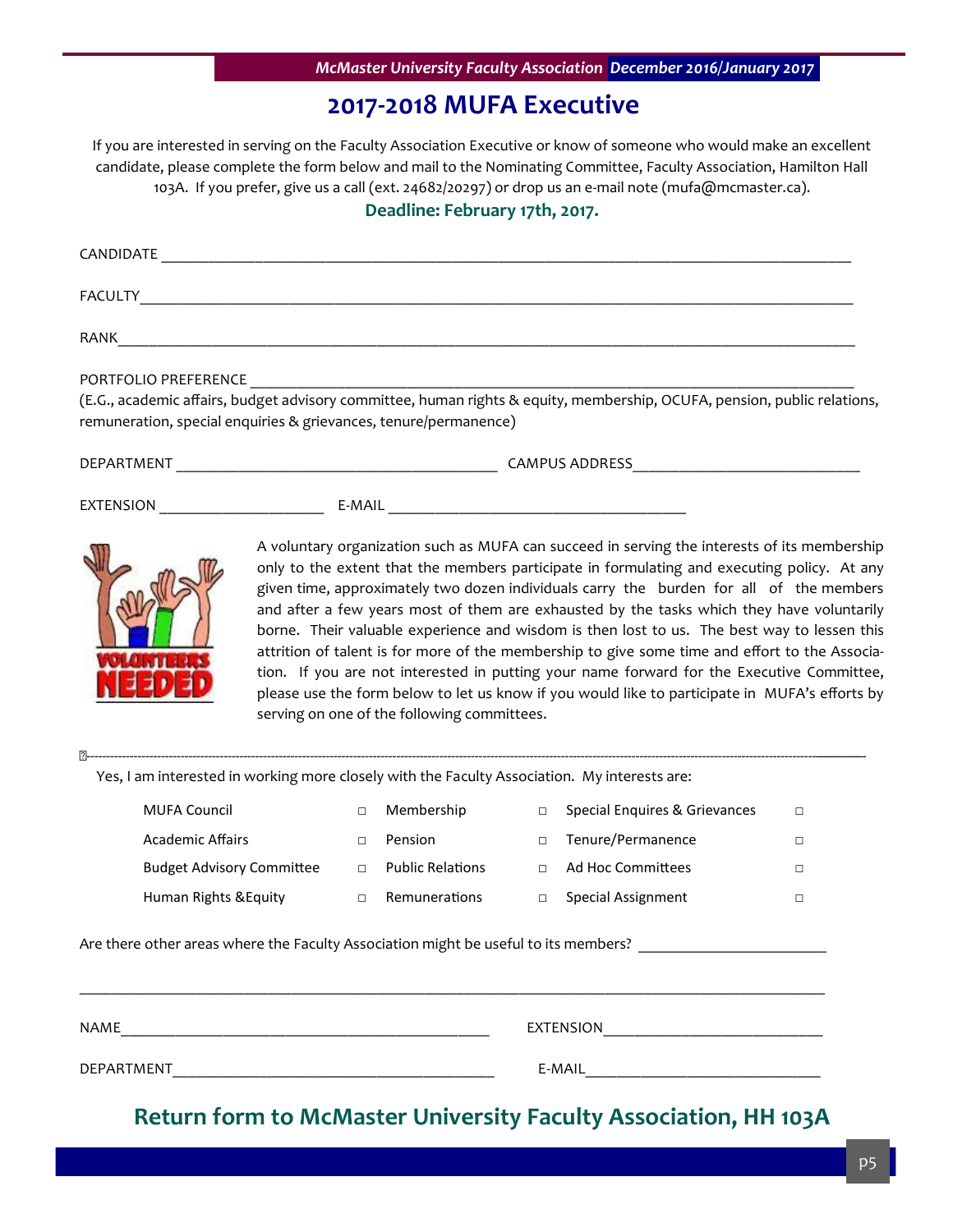## **Call for Nominations The MUFA Award for Outstanding Service**

#### **PURPOSE**

The purpose of the MUFA Award for Outstanding Service is to provide annual recognition<sup>1</sup> for faculty and professional librarians who have made an outstanding contribution to the mission of the University through the provision of exceptional service to faculty, librarians, staff and/or students.

#### **THE AWARD**

Each year there will be a maximum of three awards in the amount of \$1,500.

#### **ELIGIBILITY**

The Awards are open to all Full Members of the McMaster University Faculty Association (MUFA)<sup>2</sup>.

#### **PROCEDURES**

- 1. The MUFA Executive will appoint a selection committee to be drawn from amongst the categories of faculty, librarians, staff and students (undergraduate and graduate).
	- a. The Committee shall be comprised of no less than four, and no more than seven members, including the Chair.
	- b. The MUFA Past President normally serves as Chair and is not counted as the faculty representative.
	- c. The Secretary to the Committee will be the MUFA Executive Director.
	- d. A quorum for a Committee meeting shall be four members in attendance, including the Chair.
- 2. Nominations
	- a. There will be a call for nominations through the University and MUFA electronic distribution lists, in the MUFA Newsletter, and on the MUFA webpage.
	- b. Nominations must be emailed to MUFA (Hamilton Hall, Room 103A or emailed (mufa@mcmaster.ca) no later than **February 24th, 2017.**
	- c. The nomination must include a summary of not more than 750 words highlighting the candidate's accomplishments.
	- d. Each nomination must be supported by a minimum of two and not more than four reference letters. The reference letters must be e-mailed or mailed

to MUFA, either through the nominator or directly from the reference. Reference letters should not exceed 500 words.

- e. The position and contact information for the nominator and all references must be clearly indi cated.
- 3. The Committee will review the nominations and will make the final decision regarding the selection of the award recipients. Some of the factors considered by the Committee will include:
	- Enhancement of the reputation of McMaster University
	- Provision of excellent service
	- Demonstrated innovation
	- Breadth and depth of impact
	- The enhancement of student success
	- The ability to establish and maintain effective and harmonious working relationships
	- Evident acceptance of diversity and inclusivity at McMaster
	- Strength and diversity of supporting references
- 4. The faculty/librarians selected to receive the awards will be invited to attend a special reception normally held in conjunction with the MUFA Annual General Meeting and will be presented with their awards at that time. Pictures of the individual recipients and a brief summary of the rationale for their awards will be published in the MUFA Newsletter and on the MUFA webpage.
- 5. Each eligible faculty/librarian who was nominated for an award will receive a letter of commendation from the MUFA President.

**<sup>1</sup>**MUFA faculty/librarians are not eligible for the President's Awards for Outstanding Service, awarded by he President of McMaster University

**\_\_\_\_\_\_\_\_\_\_\_\_\_\_\_\_\_\_\_\_\_\_\_\_\_\_\_\_\_\_\_\_\_\_\_\_\_\_\_\_\_\_\_\_\_**

**2** Those holding academic administrative appointments with the rank of Assistant Dean or higher in the current academic year are not eligible for the Award.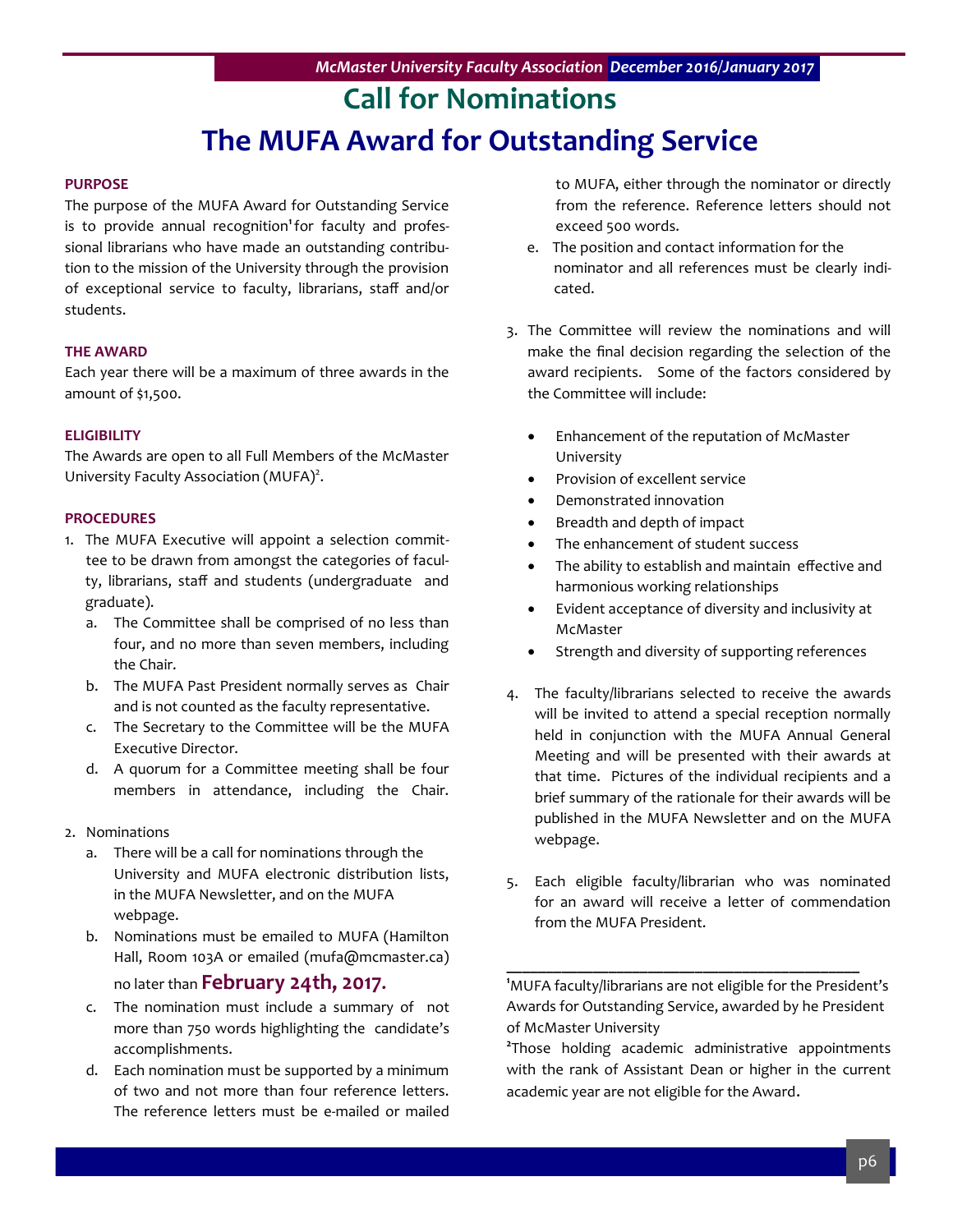## OCUFA

## **44thAnnual OCUFA Teaching and Academic Librarianship Award 2016/2017 Call for Nominations**

Each year, OCUFA recognizes outstanding teachers and academic librarians in Ontario universities through its Teaching and Academic Librarianship Awards. The recipients are selected by the OCUFA Teaching and Academic Librarianship Awards Committee.

#### **Categories**

- Teaching, in the context of the OCUFA awards, embraces virtually all levels of instruction graduate and undergraduate teaching, continuing education and faculty development. Similarly, proficiency in teaching may extend well beyond the classroom, the laboratory or the faculty member's office. Activities such as course design, curriculum development, organization of teaching programs and other significant forms of leadership are often important contributions to the instructional process. Those who excel in any of these are eligible for the OCUFA Teaching Awards.
- Academic librarianship, in the context of the OCUFA Awards, embraces all aspects of librarianship that contribute to the scholarly achievement of all members of the university community. Activities such as development and delivery of services, provision of educational materials, collection development and management and other contributions to academic librarianship are important to the intellectual functioning of the university. Those who excel in any of these are eligible for an OCUFA Academic Librarianship Award.

Recipients of OCUFA Teaching and Academic Librarianship Awards are guests of OCUFA at a special awards ceremony, where they are presented with a citation and gift to commemorate their achievement. OCUFA pays accommodation and travel costs from the home university for each recipient and a guest to attend the awards ceremony.

#### **Eligibility**

The OCUFA Teaching and Academic Librarianship Awards recognize individuals with exceptional contributions to the higher education community. Group nominations are *not* accepted.

A candidate must meet both of the following prerequisites to be considered:

- 1. Candidate is a member of an OCUFA affiliated faculty association
- 2. Candidate was not previously nominated **or** Candidate was nominated in a previous year, but did not win **or** Candidate was nominated twice consecutively, but did not win. At least two years have passed since the last nomination.

*Continue on next page…*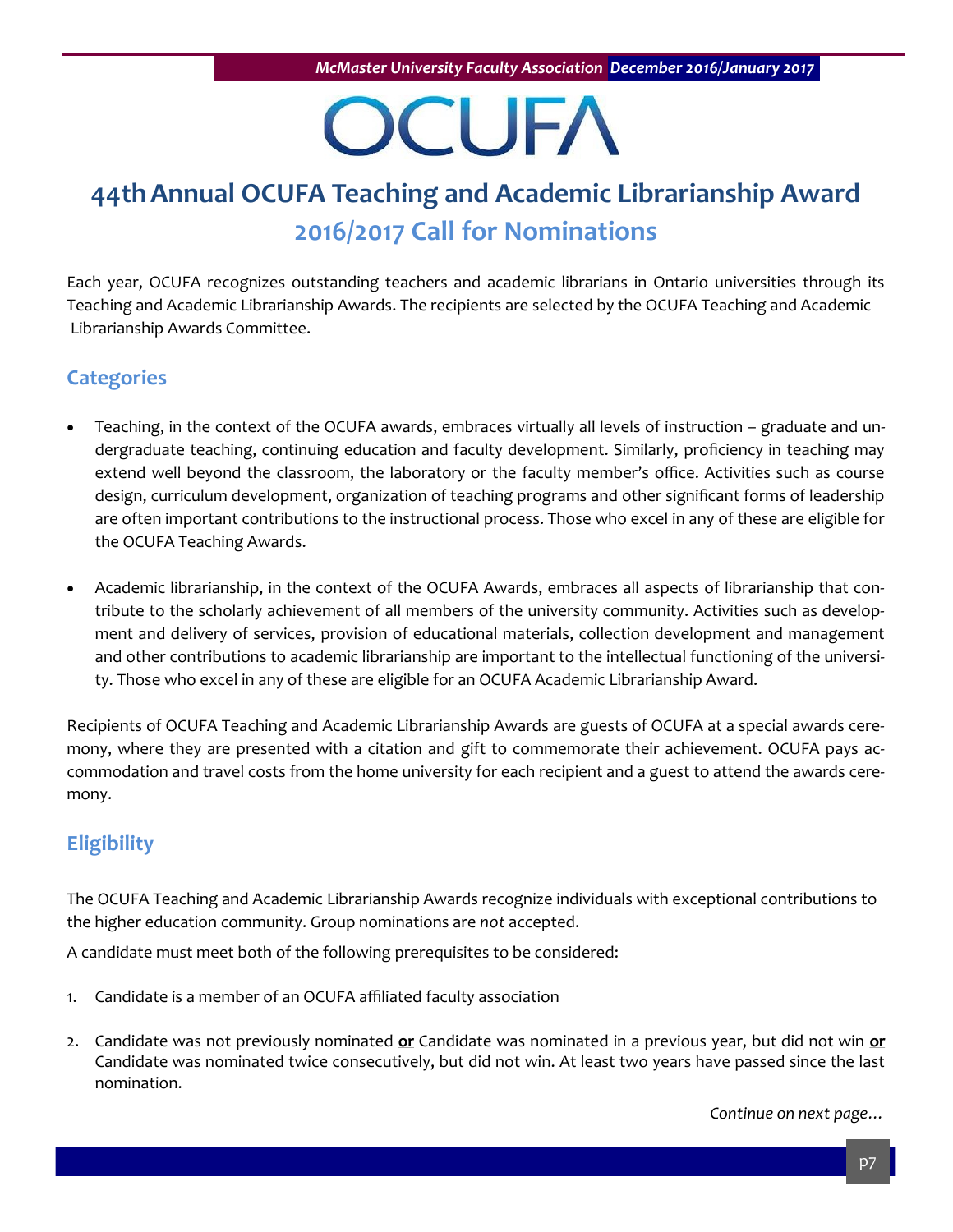Posthumous nominations can be made for those who passed away in the award year. For example, if the award year is 2015-2016, nominations can only be made for those who passed away between July 1, 2015 and June 30, 2016.

#### **The Nomination Process**

- 1. A 1-2 page statement of support is completed by a nominator (or a group of nominators) who can attest to the nominee's exceptional commitment to the higher education community. Nominations can be submitted by members of faculty (including Chairs and Deans), librarians, students or alumni.
- 2. Nominators submit the nomination statement and a copy of the nominee's CV to [mufa@mcmaster.ca](mailto:mufa@mcmaster.ca) and [mi@mcmaster.ca](mailto:mi@mcmaster.ca) by **February 24, 2017**.
- 3. The MUFA Executive Committee will review the nominations for approval.
- 4. MIIETL will contact the nominees in early March and encourage them to develop and submit a nomination brief by **May 26, 2017** according to the OCUFA award's guidelines available at [http://](http://ocufa.on.ca/assets/OCUFA-Teaching-Award-Guidelines-Feb-2016.pdf) [ocufa.on.ca/assets/OCUFA](http://ocufa.on.ca/assets/OCUFA-Teaching-Award-Guidelines-Feb-2016.pdf)-Teaching-Award-Guidelines-Feb-[2016.pdf](http://ocufa.on.ca/assets/OCUFA-Teaching-Award-Guidelines-Feb-2016.pdf) and [http://ocufa.on.ca/assets/OCUFA](http://ocufa.on.ca/assets/OCUFA-Librarianship-Award-Guidelines-Feb-2016_final.pdf)-Librarianship-Award-Guidelines-Feb-[2016\\_final.pdf](http://ocufa.on.ca/assets/OCUFA-Librarianship-Award-Guidelines-Feb-2016_final.pdf)



McMaster faculty and staff can sign-up to get their 2016 T4 or T4A tax slip electronically by logging into Mosaic and clicking on the link under News and Information. Selecting the option is as simple as clicking a checkbox and employees who "Opt In" for electronic delivery will be able to securely access their tax slips from anywhere they can log into Mosaic. Those employees who chose the electronic delivery format will also experience the added benefit of earlier access to tax slips than employees who remain with the paper slip delivery option.

Employees will need to have consented to online delivery of their tax slips to access the electronic version of their T4 or T4A on Mosaic. Employees who already opted into the electronic tax slip delivery option last year do not need to opt in again this year.

## **Summer Work Program Job Openings**

The Summer Work Program helps campus employers by subsidizing wages to students for full-time or part-time jobs between **May 1, 2017**  and **August 31, 2017**. To access this funding, please create your job opening on Mosaic from **JANUARY 15, 2017 to FEBRUARY 15, 2017**. Applications received after this deadline will be placed on a wait list.

#### **Things to know…**

- Employers must pay at least the Ontario minimum wage which is \$11.40/hour
- The Summer Work Program will subsidize \$4.00/hour up to a maximum of 640 hours or 40 hours/week
- Students will begin to see job postings and contact employers starting **MARCH 1, 2017**

#### **More Information**

- Instructions on how to complete a job opening in Mosaic is available at [http://sfas.mcmaster.ca/](http://sfas.mcmaster.ca/work-programs/summer-work/) work-[programs/summer](http://sfas.mcmaster.ca/work-programs/summer-work/)-work/
- Information for students is online at [http://](http://sfas.mcmaster.ca/work-programs/fall-winter-work/) [sfas.mcmaster.ca/work](http://sfas.mcmaster.ca/work-programs/fall-winter-work/)[programs/fall](http://sfas.mcmaster.ca/work-programs/fall-winter-work/)-winter-work/
- Important dates are published on the SFAS website at [http://](http://sfas.mcmaster.ca/important-dates/mcmaster-work-programs-dates/) [sfas.mcmaster.ca/important](http://sfas.mcmaster.ca/important-dates/mcmaster-work-programs-dates/)[dates/mcmaster](http://sfas.mcmaster.ca/important-dates/mcmaster-work-programs-dates/)-work-programs[dates/](http://sfas.mcmaster.ca/important-dates/mcmaster-work-programs-dates/)